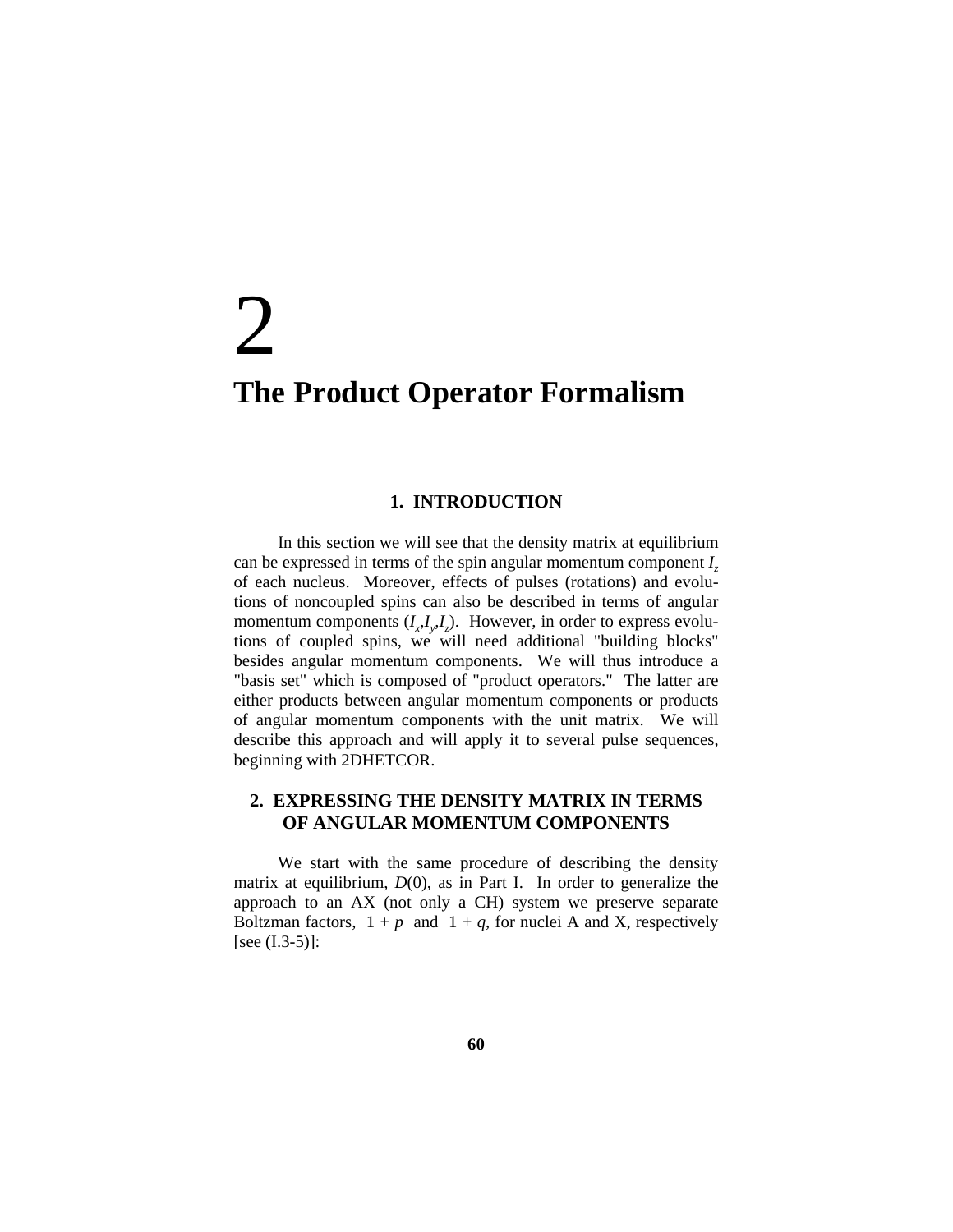$$
D(0) = \frac{1}{N} \begin{bmatrix} 1 & 0 & 0 & 0 \\ 0 & 1+p & 0 & 0 \\ 0 & 0 & 1+q & 0 \\ 0 & 0 & 0 & 1+p+q \end{bmatrix}
$$
 (II.1)

*N* is the number of states (4 for an AX system).

As we did in Part I, we separate the unit matrix from the matrix representing population differences. However, here we choose as a factor for the unit matrix the average population  $(1+p/2+q/2)/N$ :

$$
D(0) = \frac{1 + p/2 + q/2}{N} \begin{bmatrix} 1 & 0 & 0 & 0 \\ 0 & 1 & 0 & 0 \\ 0 & 0 & 1 & 0 \\ 0 & 0 & 0 & 1 \end{bmatrix}
$$
  
+ 
$$
\frac{1}{N} \begin{bmatrix} -p/2 - q/2 & 0 & 0 & 0 \\ 0 & p/2 - q/2 & 0 & 0 \\ 0 & 0 & -p/2 + q/2 & 0 \\ 0 & 0 & 0 & p/2 + q/2 \end{bmatrix}
$$
  
(II.2)

Again, we ignore the term containing the unit matrix which does not contribute to magnetization.

$$
D(0) = \frac{1}{N} \begin{bmatrix} -p/2 - q/2 & 0 & 0 & 0\\ 0 & p/2 - q/2 & 0 & 0\\ 0 & 0 & -p/2 + q/2 & 0\\ 0 & 0 & 0 & p/2 + q/2 \end{bmatrix}
$$

(II.3)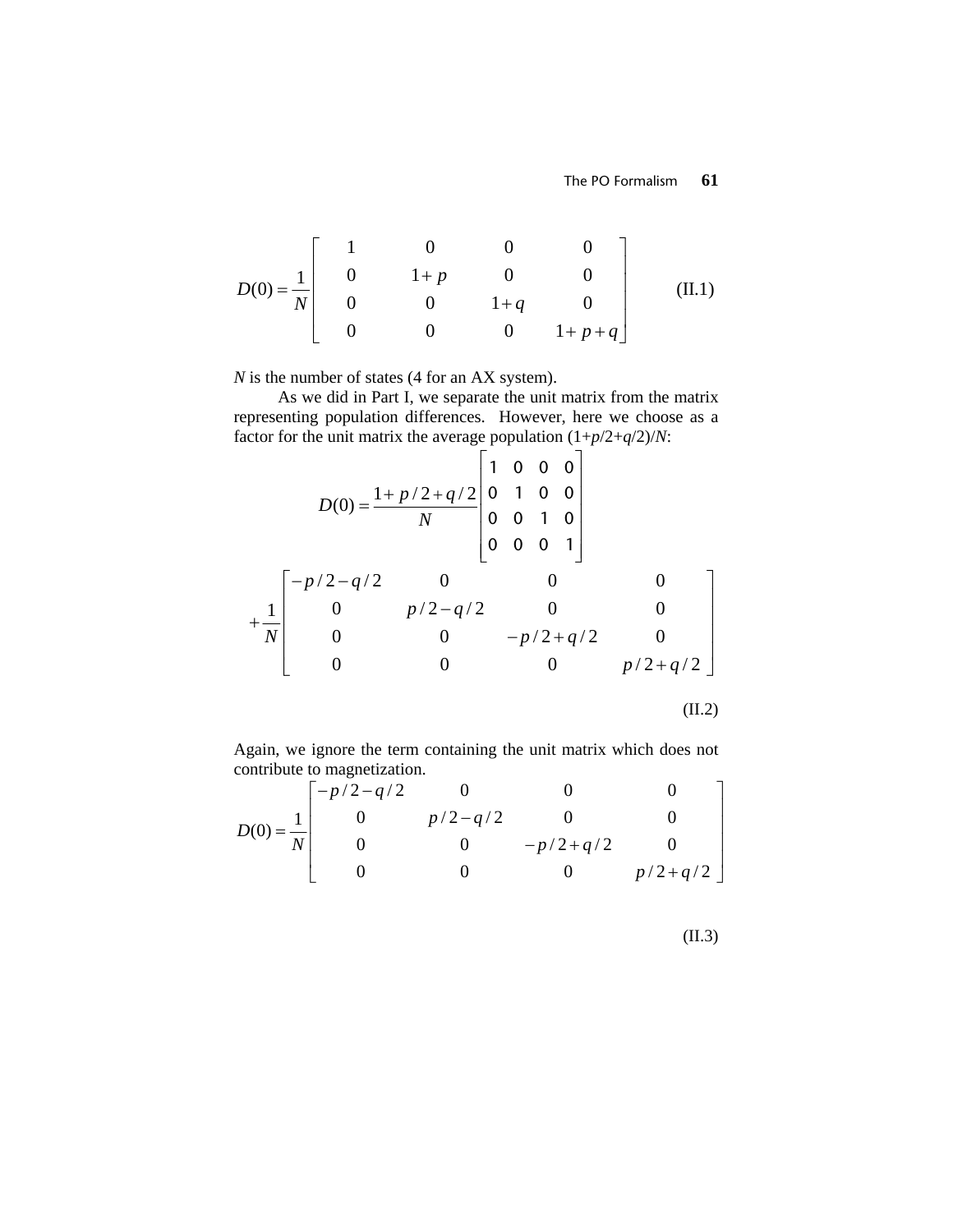### **62** Product Operator Treatment

Separation of the *p* and *q* terms gives

$$
D(0) = -\frac{p}{2N} \begin{bmatrix} 1 & 0 & 0 & 0 \ 0 & -1 & 0 & 0 \ 0 & 0 & 1 & 0 \ 0 & 0 & 0 & -1 \end{bmatrix} - \frac{q}{2N} \begin{bmatrix} 1 & 0 & 0 & 0 \ 0 & 1 & 0 & 0 \ 0 & 0 & -1 & 0 \ 0 & 0 & 0 & -1 \end{bmatrix}
$$
 (II.4)

We recognize in the first term the angular momentum component *IzA* and, in the second term,  $I_{zX}$  [see (C13) and (C15)]. We note that the signs of the magnetic quantum numbers are in the same order as in Figure I.1 of Part I. We can now write *D*(0) in shorthand:

$$
D(0) = -\frac{p}{N} I_{zA} - \frac{q}{N} I_{zX}
$$
 (II.5)

# **3. DESCRIBING THE EFFECT OF A PULSE IN TERMS OF ANGULAR MOMENTA**

The rotation operator for a  $90^\circ$  pulse along the *x*-axis on nucleus X is:

$$
R_{90xX} = \frac{1}{\sqrt{2}} \begin{bmatrix} 1 & 0 & i & 0 \\ 0 & 1 & 0 & i \\ i & 0 & 1 & 0 \\ 0 & i & 0 & 1 \end{bmatrix}
$$
 (see I.9)

Its reciprocal is:

$$
R_{90x}^{-1} = \frac{1}{\sqrt{2}} \begin{bmatrix} 1 & 0 & -i & 0 \\ 0 & 1 & 0 & -i \\ -i & 0 & 1 & 0 \\ 0 & -i & 0 & 1 \end{bmatrix}
$$
 (see I.10)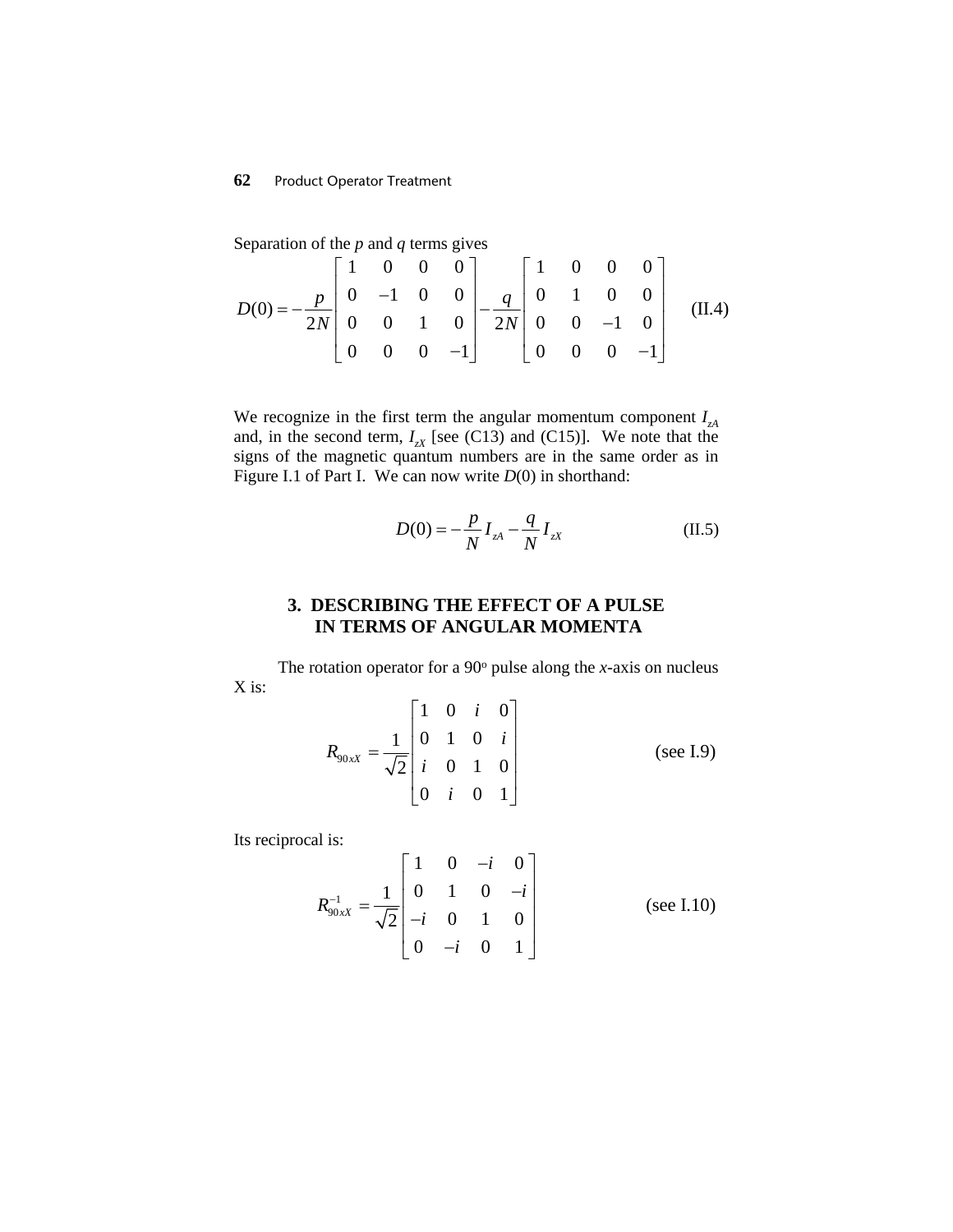We postmultiply *D*(0) from (II.3) with  $R_{90xX}$  (*R*, for brevity).

$$
D(0)R = \frac{1}{2N} \begin{bmatrix} -p-q & 0 & 0 & 0 \ 0 & p-q & 0 & 0 \ 0 & 0 & -p+q & 0 \ 0 & 0 & 0 & p+q \end{bmatrix} \frac{1}{\sqrt{2}} \begin{bmatrix} 1 & 0 & i & 0 \ 0 & 1 & 0 & i \ i & 0 & 1 & 0 \ 0 & i & 0 & 1 \end{bmatrix}
$$

$$
= \frac{1}{2\sqrt{2}N} \begin{bmatrix} -p-q & 0 & -ip-iq & 0 \ 0 & p-q & 0 & ip-iq \ -ip+iq & 0 & -p+q & 0 \ 0 & ip+iq & 0 & p+q \end{bmatrix}
$$
(II.6)

We now premultiply this result by *R*-1

$$
D(1) = R^{-1}[D(0) R]
$$
  
=  $\frac{1}{4N} \begin{bmatrix} 1 & 0 & -i & 0 \\ 0 & 1 & 0 & -i \\ -i & 0 & 1 & 0 \\ 0 & -i & 0 & 1 \end{bmatrix} \begin{bmatrix} -p-q & 0 & -ip-iq & 0 \\ 0 & p-q & 0 & ip-iq \\ -ip+iq & 0 & -p+q & 0 \\ 0 & ip+iq & 0 & p+q \end{bmatrix}$   
=  $\frac{1}{4N} \begin{bmatrix} -2p & 0 & -2iq & 0 \\ 0 & 2p & 0 & -2iq \\ 2iq & 0 & -2p & 0 \\ 0 & 2iq & 0 & 2p \end{bmatrix} = \frac{1}{2N} \begin{bmatrix} -p & 0 & -iq & 0 \\ 0 & p & 0 & -iq \\ iq & 0 & -p & 0 \\ 0 & iq & 0 & p \end{bmatrix}$ (II.7)

Separation of *p* and *q* yields

$$
D(1) = \frac{-p}{2N} \begin{bmatrix} 1 & 0 & 0 & 0 \\ 0 & -1 & 0 & 0 \\ 0 & 0 & 1 & 0 \\ 0 & 0 & 0 & -1 \end{bmatrix} + \frac{q}{2N} \begin{bmatrix} 0 & 0 & -i & 0 \\ 0 & 0 & 0 & -i \\ i & 0 & 0 & 0 \\ 0 & i & 0 & 0 \end{bmatrix}
$$
 (II.8)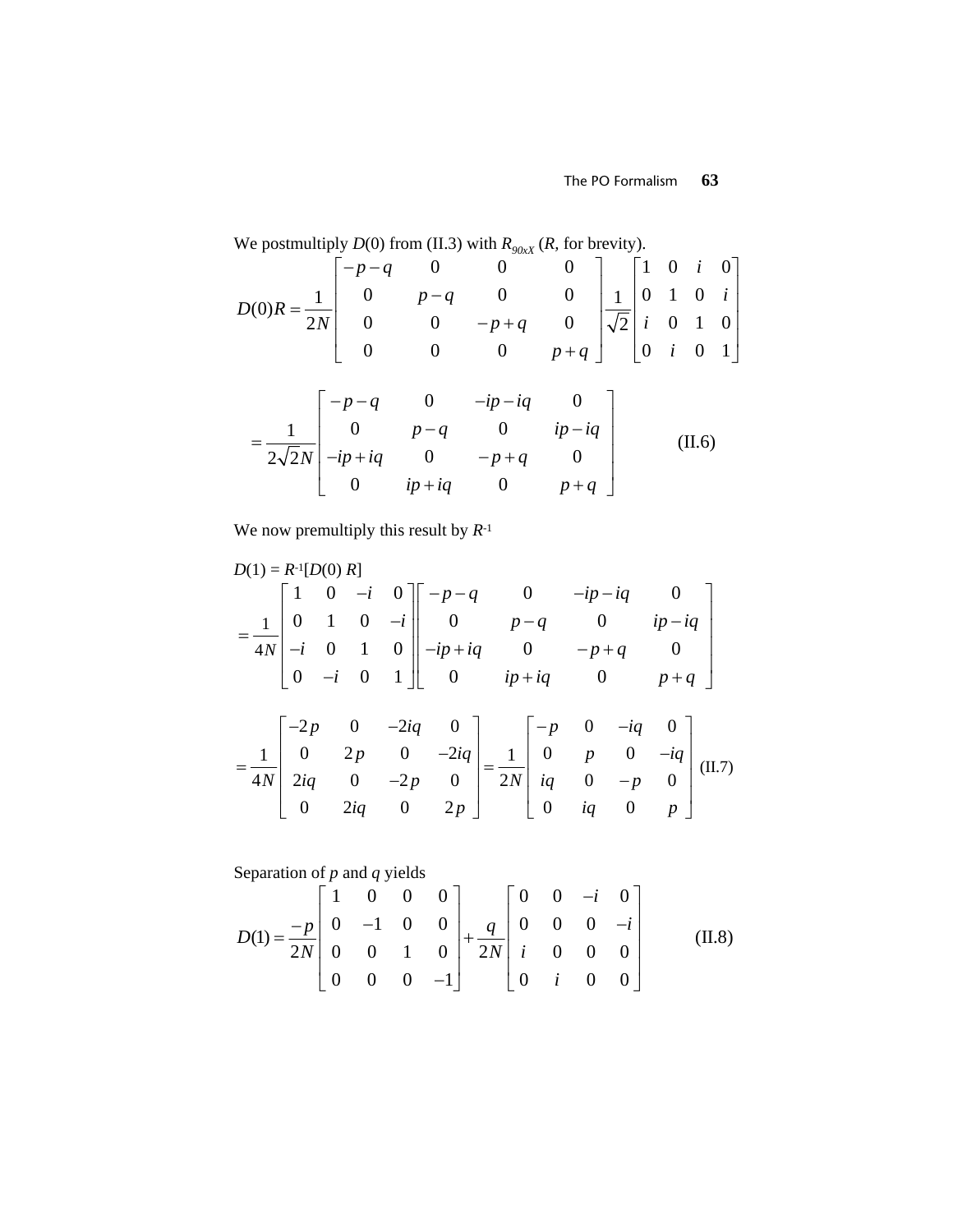Comparing the result with (C13) and (C14) we recognize  $I_{A}$ and  $I_{vX}$  and we can write

$$
D(1) = \frac{-p}{N} I_{zA} + \frac{q}{N} I_{yx}
$$
 (II.9)

Relations (II.5) and (II.9) open the way toward the product operator formalism. We succeeded in writing *D*(0) and *D*(1) in angular momentum shorthand. Moreover, we foresee the possibility of obtaining the result of pulses without matrix calculations; this can be seen by simply representing the angular momenta in their vector form, as in Figure II.1.



**Figure II.1**. Effect of the 90*xX* pulse.

We note that, because of our convention to take gamma as negative (see Appendix J) the angular momentum vector orientation is opposite to that of the magnetization vector which was used in Part I.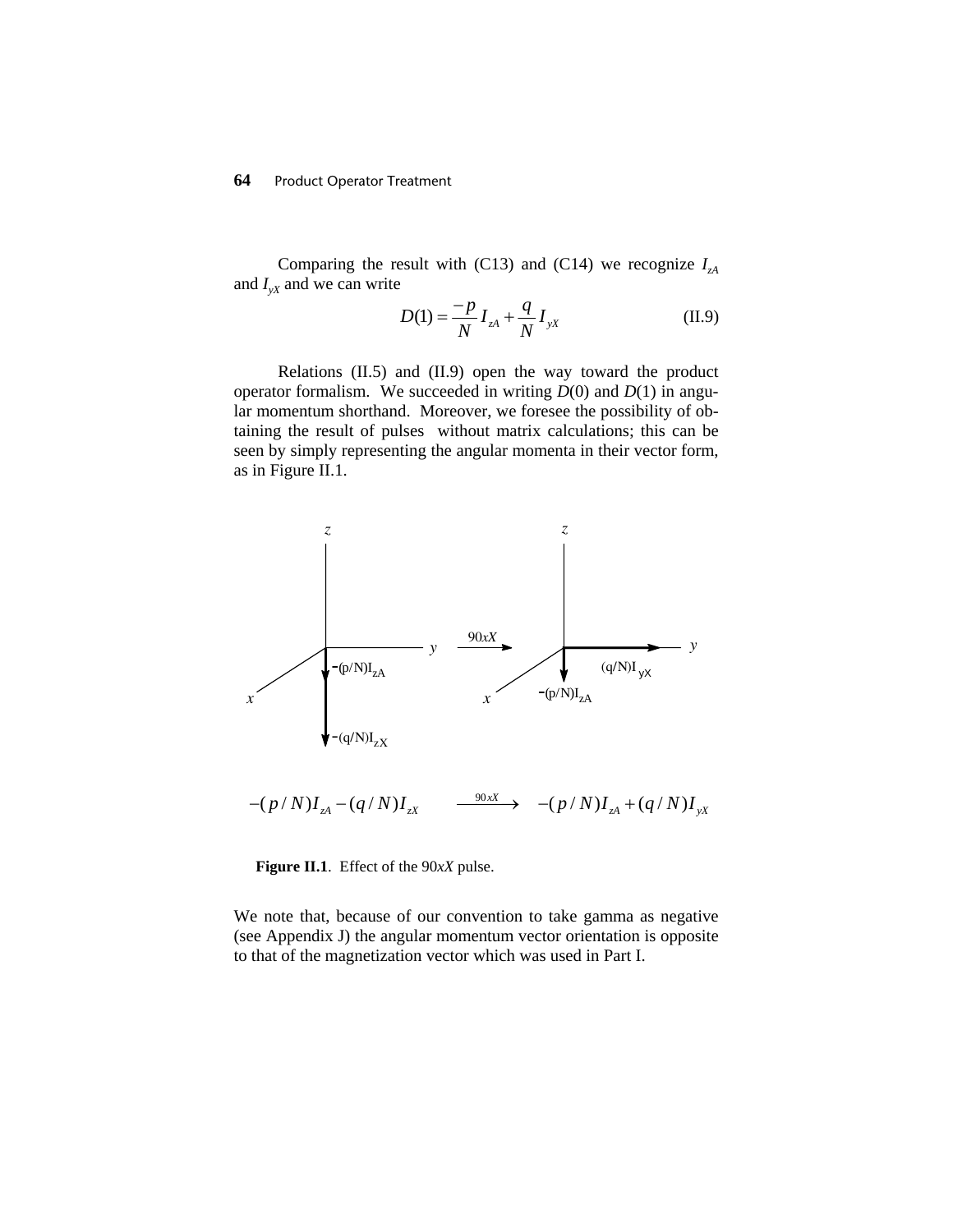# **4. AN UNSUCCESSFUL ATTEMPT TO DESCRIBE A COUPLED EVOLUTION IN TERMS OF ANGULAR MOMENTA**

Let us calculate the result of a coupled evolution of duration  $t/2$ starting from  $D(1)$ . Applying (I.13) to  $D(1)$  in (II.7) gives:

$$
D(2) = \frac{1}{2N} \begin{bmatrix} -p & 0 & F & 0 \\ 0 & p & 0 & G \\ F^* & 0 & -p & 0 \\ 0 & G^* & 0 & p \end{bmatrix}
$$
 (II.10)

where

$$
F = -iq \exp(-i\Omega_{13}t_e/2)
$$
  
\n
$$
G = -iq \exp(-i\Omega_{24}t_e/2)
$$
 (II.11)

With the notations

$$
\Omega_{13} = \Omega_X + \pi J
$$
  
\n
$$
\Omega_{24} = \Omega_X - \pi J
$$
 (II.12)

the exponentials in (II.11) become

$$
\exp(-i\Omega_{13}t_e/2) = \exp[-i(\Omega_X + \pi J)t_e/2]
$$
  
\n
$$
= \exp(-i\Omega_X t_e/2) \exp(-i\pi Jt_e/2)
$$
(II.13)  
\n
$$
\exp(-i\Omega_{24}t_e/2) = \exp[-i(\Omega_X - \pi J)t_e/2]
$$
  
\n
$$
= \exp(-i\Omega_X t_e/2) \exp(+i\pi Jt_e/2)
$$

We make now the following notations:

$$
c = \cos \Omega_x t_e / 2 \qquad s = \sin \Omega_x t_e / 2
$$
  

$$
C = \cos \pi J t_e / 2 \qquad S = \sin \pi J t_e / 2 \qquad (II.14)
$$

Note that here *c* and *s* have different meanings than the ones assigned in Part I (I.31). To make sure, *c* and *s* (lower case) represent effects of chemical shift and *C* and *S* (upper case) represent effects of *J*coupling. Now the exponentials in (II.11) can be written as:

$$
\exp(-i\Omega_{13}t_e/2) = (c - is)(C - iS)
$$
\n
$$
\exp(-i\Omega_{24}t_e/2) = (c - is)(C + iS)
$$
\n(II.15)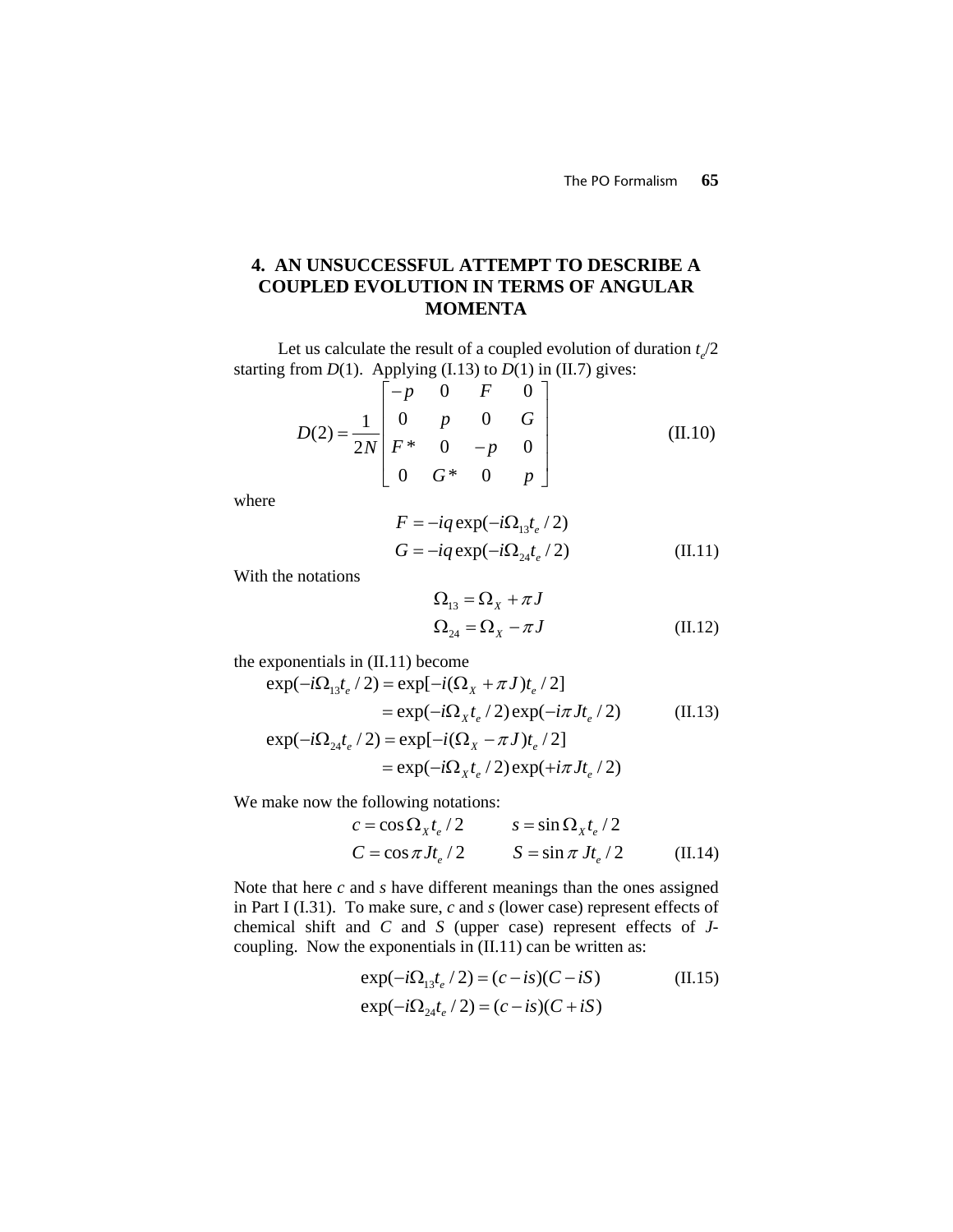## **66** Product Operator Treatment

Then *F* and *G* become

$$
F = -iq(c - is)(C - iS) = -iq(cC - sS) - q(sC + cS)
$$
  
\n
$$
G = -iq(c - is)(C + iS) = -iq(cC + sS) - q(sC - cS)
$$
(II.16)

and we can rewrite D(2) as

$$
\begin{bmatrix}\n-p & 0 & -iq(cC - sS) & 0 \\
-p & 0 & -q(sC + cS) & 0 \\
0 & p & 0 & -iq(cC + sS) \\
iq(cC - sS) & 0 & -p & 0 \\
-q(sC + cS) & iq(cC + sS) & 0 & p\n\end{bmatrix}
$$

(II.17)

We separate  $D(2)$  into five matrices containing the factors  $p$ ,  $qcC$ ,  $qsS$ , *qsC*, and *qcS*:

$$
D(2) = -\frac{p}{2N} \begin{bmatrix} 1 & 0 & 0 & 0 \\ 0 & -1 & 0 & 0 \\ 0 & 0 & 1 & 0 \\ 0 & 0 & 0 & -1 \end{bmatrix} + \frac{q}{2N} cC \begin{bmatrix} 0 & 0 & -i & 0 \\ 0 & 0 & 0 & -i \\ i & 0 & 0 & 0 \\ 0 & i & 0 & 0 \end{bmatrix}
$$

$$
-\frac{q}{2N} sS \begin{bmatrix} 0 & 0 & -i & 0 \\ 0 & 0 & 0 & i \\ i & 0 & 0 & 0 \\ 0 & -i & 0 & 0 \end{bmatrix} - \frac{q}{2N} sC \begin{bmatrix} 0 & 0 & 1 & 0 \\ 0 & 0 & 0 & 1 \\ 1 & 0 & 0 & 0 \\ 0 & 1 & 0 & 0 \end{bmatrix}
$$

$$
-\frac{q}{2N} cS \begin{bmatrix} 0 & 0 & 1 & 0 \\ 0 & 0 & 0 & -1 \\ 1 & 0 & 0 & 0 \\ 0 & -1 & 0 & 0 \end{bmatrix}
$$
(II.18)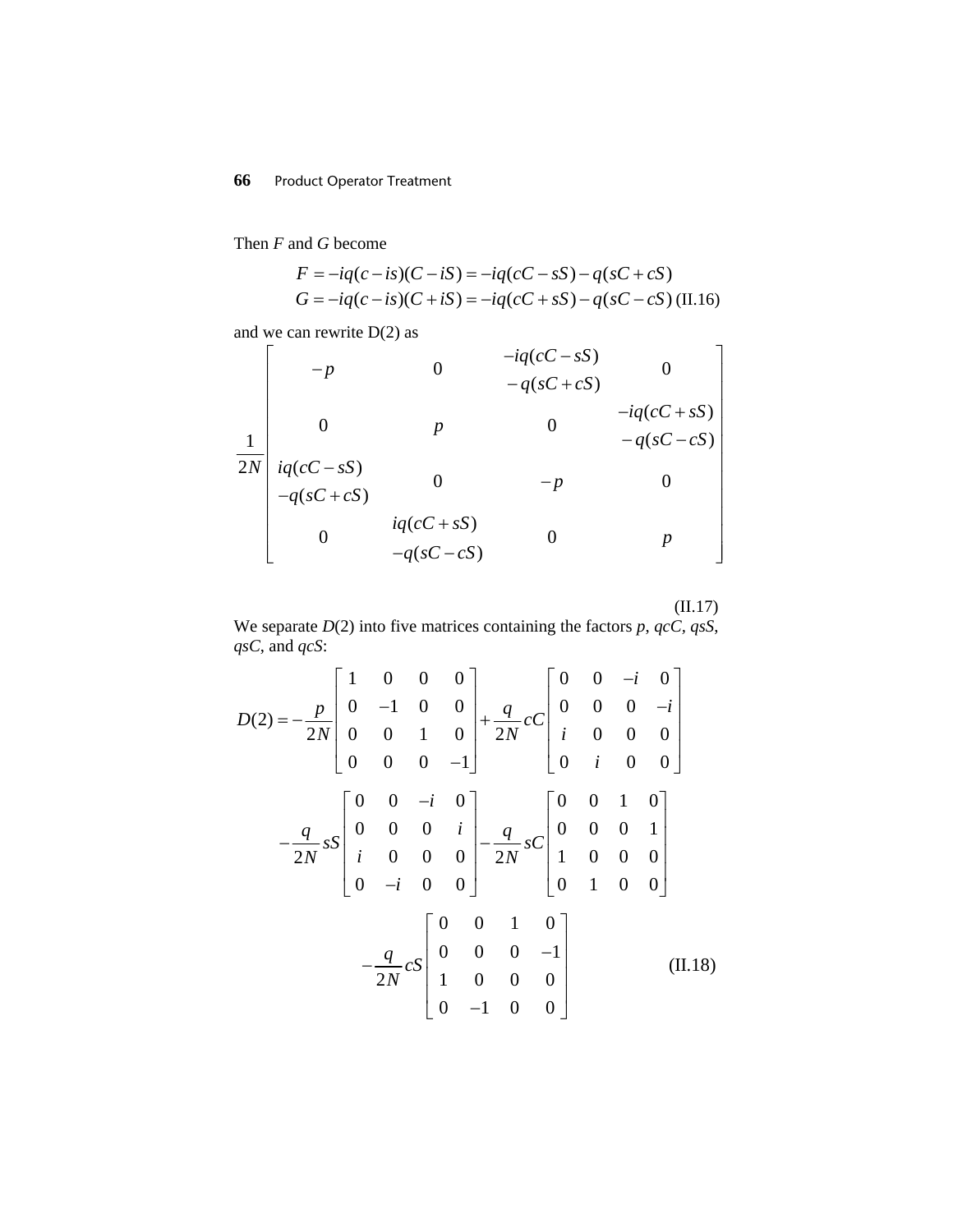In (II.18) only three terms, the first, second, and fourth, contain angular momenta [cf.(C12-C15)]. The first term is  $-(p/N)I_{\tau A}$ , the second is  $(q/N)cC I_{vx}$  and the fourth is  $-(q/N)sC I_{rx}$ . The third and fifth matrices in (II.18) contain neither angular momenta nor a linear combination of the six components  $(I_{xA}, I_{xA}, I_{xA}, I_{xx}, I_{yx}, I_{zx})$  known to us. This shows that the six angular momentum components shown in parenthesis are not sufficient to express the density matrix after a coupled evolution. In other words they constitute an *incomplete set* of *operators*. We will see in the next section how we can put together a *complete (basis) set* which will allow us to treat coupled evolutions in a shorthand similar to that used for  $D(0)$  and  $D(1)$ . We may use as an analogy the blocks a child would need to build any number of castles of different shapes given in a catalog. For a given castle the child may not need to use all the building blocks, but he knows that none of the castles would require a block he does not have.

#### **5. PRODUCT OPERATORS (PO)**

We will call each building block a *basis operator* and will give in Table II.1 a complete set of such operators for the AX system. The bracket notations proposed by us will be defined as we explain how this set was put together.

| <b>Table II.1</b> Basis Operators for 2 Nuclei $(I = 1/2)$ |  |  |  |  |  |  |
|------------------------------------------------------------|--|--|--|--|--|--|
|------------------------------------------------------------|--|--|--|--|--|--|

| $[11] = \left[ \begin{array}{cccc} 1 & 0 & 0 & 0 \\ 0 & 1 & 0 & 0 \\ 0 & 0 & 1 & 0 \\ 0 & 0 & 0 & 1 \end{array} \right]$ |  |  |                                                                                                                        |  |  |
|--------------------------------------------------------------------------------------------------------------------------|--|--|------------------------------------------------------------------------------------------------------------------------|--|--|
|                                                                                                                          |  |  | $[z1]=\left[\begin{array}{cccc} 1 & 0 & 0 & 0 \\ 0 & -1 & 0 & 0 \\ 0 & 0 & 1 & 0 \\ 0 & 0 & 0 & -1 \end{array}\right]$ |  |  |
|                                                                                                                          |  |  |                                                                                                                        |  |  |
|                                                                                                                          |  |  |                                                                                                                        |  |  |
| $[1z]=\left[\begin{array}{cccc} 1 & 0 & 0 & 0 \\ 0 & 1 & 0 & 0 \\ 0 & 0 & -1 & 0 \\ 0 & 0 & 0 & -1 \end{array}\right]$   |  |  |                                                                                                                        |  |  |
|                                                                                                                          |  |  | $[zz] = \begin{bmatrix} 1 & 0 & 0 & 0 \\ 0 & -1 & 0 & 0 \\ 0 & 0 & -1 & 0 \\ 0 & 0 & 0 & 1 \end{bmatrix}$              |  |  |
|                                                                                                                          |  |  |                                                                                                                        |  |  |
|                                                                                                                          |  |  |                                                                                                                        |  |  |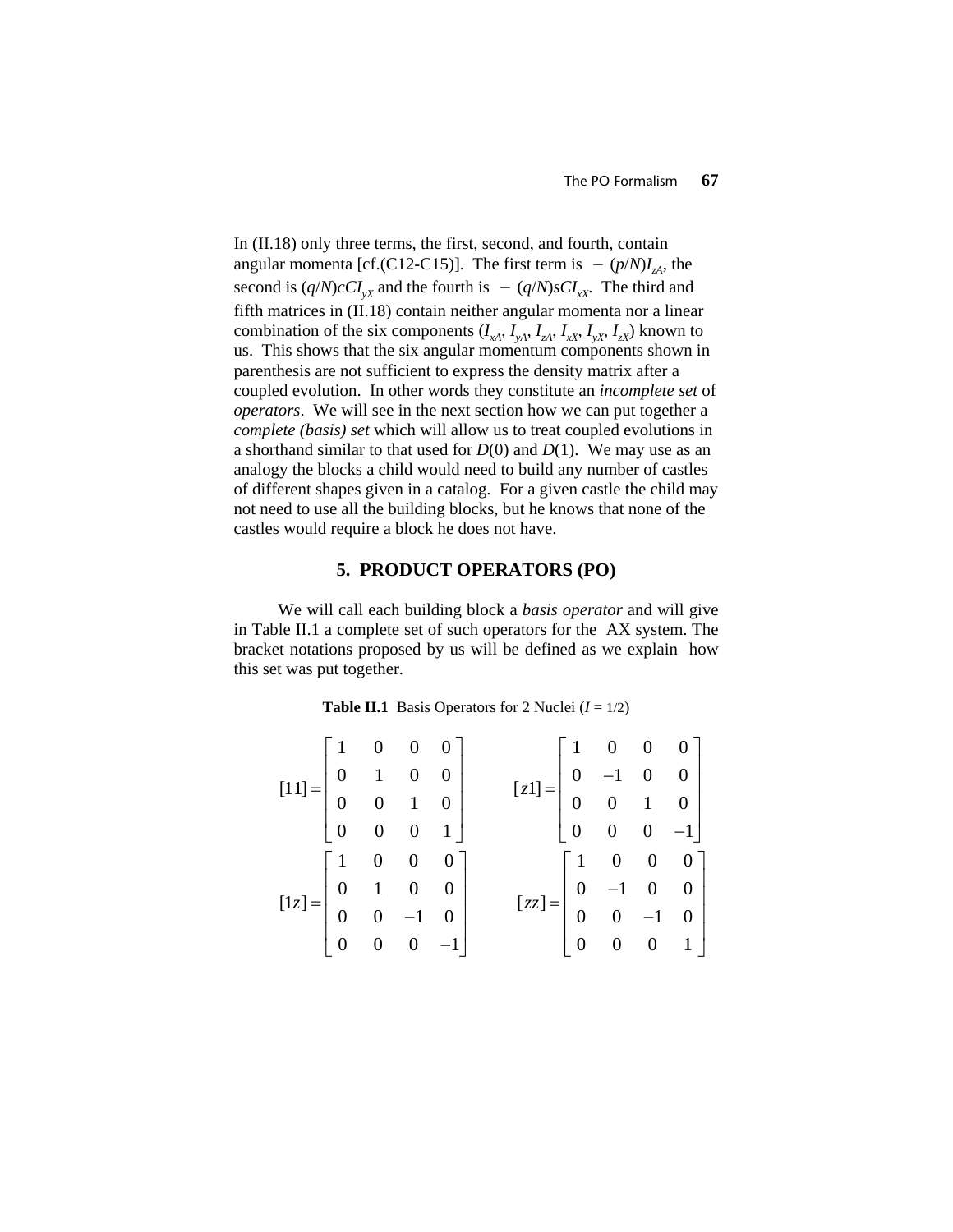| $[x1] = \begin{vmatrix} 0 & 1 & 0 & 0 & 0 \\ 1 & 0 & 0 & 0 & 1 \\ 0 & 0 & 0 & 1 & 0 \end{vmatrix}$                                    | $\mathbf{1}$ | $\boldsymbol{0}$ | $\bf{0}$         |                                      |  |                                                                                                                    |  |                                                                                                           |
|---------------------------------------------------------------------------------------------------------------------------------------|--------------|------------------|------------------|--------------------------------------|--|--------------------------------------------------------------------------------------------------------------------|--|-----------------------------------------------------------------------------------------------------------|
|                                                                                                                                       |              |                  |                  |                                      |  | $[\mathbf{y}1] = \begin{bmatrix} 0 & -i & 0 & 0 \\ i & 0 & 0 & 0 \\ 0 & 0 & 0 & -i \\ 0 & 0 & i & 0 \end{bmatrix}$ |  |                                                                                                           |
|                                                                                                                                       |              |                  |                  |                                      |  |                                                                                                                    |  |                                                                                                           |
|                                                                                                                                       |              |                  |                  |                                      |  |                                                                                                                    |  |                                                                                                           |
|                                                                                                                                       |              |                  |                  |                                      |  |                                                                                                                    |  |                                                                                                           |
|                                                                                                                                       |              | $\mathbf{1}$     | $\boldsymbol{0}$ | $\overline{\mathbf{0}}$              |  |                                                                                                                    |  |                                                                                                           |
| $[xz] = \begin{vmatrix} 0 & 1 & 0 & 0 & 0 \\ 1 & 0 & 0 & 0 & -1 \\ 0 & 0 & 0 & -1 & 0 \end{vmatrix}$                                  |              |                  |                  |                                      |  |                                                                                                                    |  |                                                                                                           |
|                                                                                                                                       |              |                  |                  |                                      |  |                                                                                                                    |  |                                                                                                           |
|                                                                                                                                       |              |                  |                  |                                      |  |                                                                                                                    |  | $[yz] = \begin{bmatrix} 0 & -i & 0 & 0 \\ i & 0 & 0 & 0 \\ 0 & 0 & 0 & i \\ 0 & 0 & -i & 0 \end{bmatrix}$ |
| $[1x] = \left[ \begin{array}{cccc} 0 & 0 & 1 & 0 \\ 0 & 0 & 0 & 1 \\ 1 & 0 & 0 & 0 \\ 0 & 1 & 0 & 0 \end{array} \right]$              |              |                  |                  |                                      |  |                                                                                                                    |  |                                                                                                           |
|                                                                                                                                       |              |                  |                  |                                      |  |                                                                                                                    |  |                                                                                                           |
|                                                                                                                                       |              |                  |                  |                                      |  | $[1y] = \begin{bmatrix} 0 & 0 & -i & 0 \\ 0 & 0 & 0 & -i \\ i & 0 & 0 & 0 \\ 0 & i & 0 & 0 \end{bmatrix}$          |  |                                                                                                           |
|                                                                                                                                       |              |                  |                  |                                      |  |                                                                                                                    |  |                                                                                                           |
| $\left[zx\right] = \left[ \begin{array}{cccc} 0 & 0 & 1 & 0 \\ 0 & 0 & 0 & -1 \\ 1 & 0 & 0 & 0 \\ 0 & -1 & 0 & 0 \end{array} \right]$ |              |                  |                  |                                      |  | $[xy] = \begin{bmatrix} 0 & 0 & -i & 0 \\ 0 & 0 & 0 & i \\ i & 0 & 0 & 0 \\ 0 & -i & 0 & 0 \end{bmatrix}$          |  |                                                                                                           |
|                                                                                                                                       |              |                  |                  |                                      |  |                                                                                                                    |  |                                                                                                           |
|                                                                                                                                       |              |                  |                  |                                      |  |                                                                                                                    |  |                                                                                                           |
|                                                                                                                                       |              |                  |                  |                                      |  |                                                                                                                    |  |                                                                                                           |
|                                                                                                                                       |              |                  |                  | $\mathbf{1}$                         |  | $[xy] = \begin{bmatrix} 0 & 0 & 0 & -i \\ 0 & 0 & -i & 0 \\ 0 & i & 0 & 0 \\ i & 0 & 0 & 0 \end{bmatrix}$          |  |                                                                                                           |
|                                                                                                                                       |              |                  |                  |                                      |  |                                                                                                                    |  |                                                                                                           |
|                                                                                                                                       |              |                  |                  | $\begin{matrix} 0 \\ 0 \end{matrix}$ |  |                                                                                                                    |  |                                                                                                           |
| $[xx] = \begin{bmatrix} 0 & 0 & 0 \\ 0 & 0 & 1 \\ 0 & 1 & 0 \\ 1 & 0 & 0 \end{bmatrix}$                                               |              |                  |                  | $\overline{0}$                       |  |                                                                                                                    |  |                                                                                                           |
|                                                                                                                                       |              |                  |                  |                                      |  | $[yy] = \begin{bmatrix} 0 & 0 & 0 & -1 \\ 0 & 0 & 1 & 0 \\ 0 & 1 & 0 & 0 \\ -1 & 0 & 0 & 0 \end{bmatrix}$          |  |                                                                                                           |
|                                                                                                                                       |              |                  |                  |                                      |  |                                                                                                                    |  |                                                                                                           |
|                                                                                                                                       |              |                  |                  |                                      |  |                                                                                                                    |  |                                                                                                           |
| $[yx] = \begin{bmatrix} 0 & 0 & 0 & -i \\ 0 & 0 & i & 0 \\ 0 & -i & 0 & 0 \\ i & 0 & 0 & 0 \end{bmatrix}$                             |              |                  |                  |                                      |  |                                                                                                                    |  |                                                                                                           |

These product operators have been introduced by Ernst and coworkers (see O.W.Sörensen, G.W.Eich, M.H.Levitt, G.Bodenhausen, and R.R.Ernst in *Progress in NMR Spectroscopy*, **16**, 1983, 163-192, and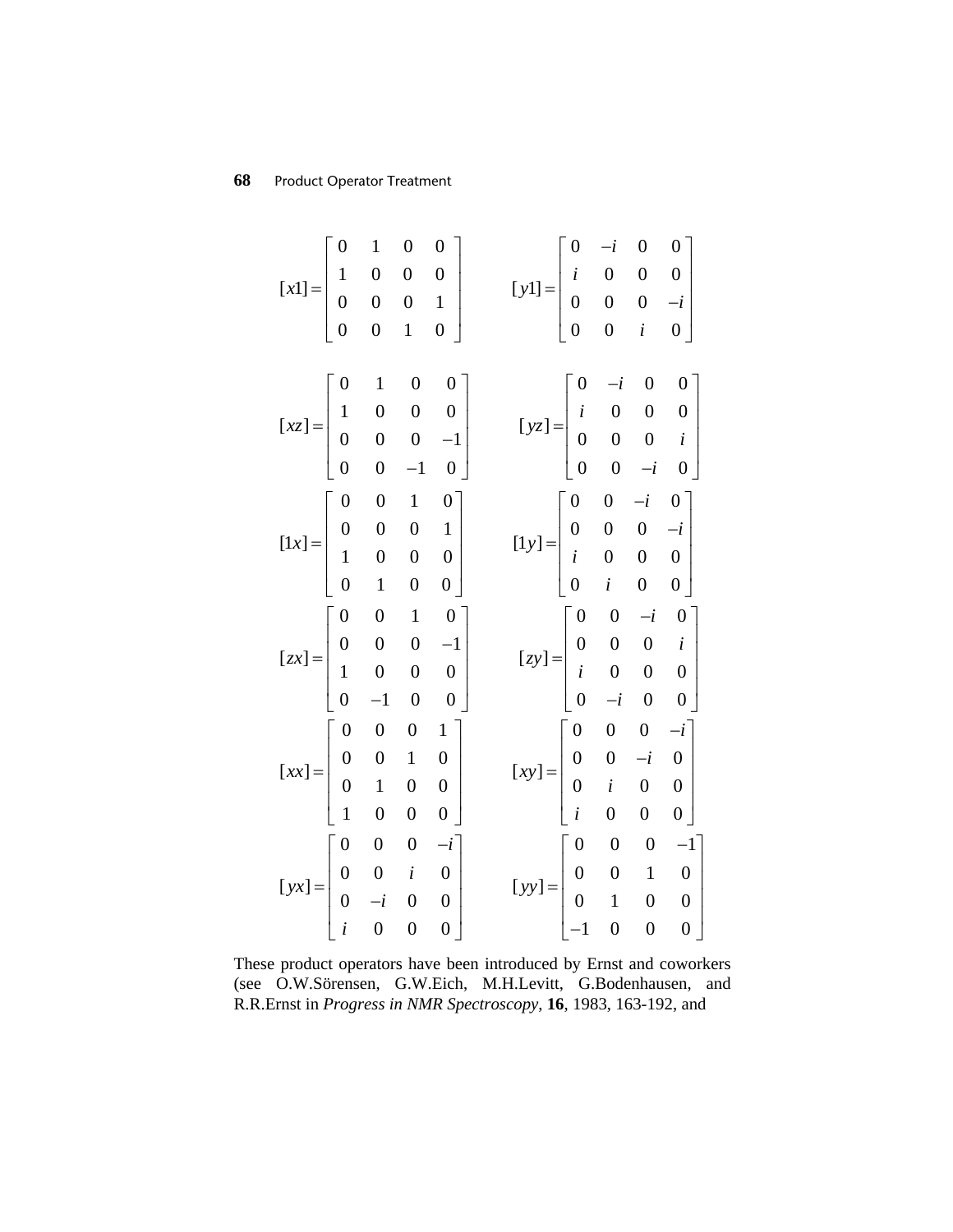references cited therein). The operators we use are multiplied by a factor of 2 in order to avoid writing 1/2 so many times.

Each basis operator is a product of two factors, one for each of the two nuclei (hence, the name "product operator"). The factor corresponding to a given nucleus may be one of its own angular momentum components multiplied by two  $(2I_x, 2I_y, 2I_z)$  or the unit matrix.

For example in the product operator  $[zz]$  the first factor is  $2I<sub>zA</sub>$ and the second,  $2I_{zx}$ . Proof:

|  | $\begin{bmatrix} 1 & 0 & 0 & 0 \\ 0 & -1 & 0 & 0 \\ 0 & 0 & 1 & 0 \\ 0 & 0 & 0 & -1 \end{bmatrix} \times \begin{bmatrix} 1 & 0 & 0 & 0 \\ 0 & 1 & 0 & 0 \\ 0 & 0 & -1 & 0 \\ 0 & 0 & 0 & -1 \end{bmatrix} = \begin{bmatrix} 1 & 0 & 0 & 0 \\ 0 & -1 & 0 & 0 \\ 0 & 0 & -1 & 0 \\ 0 & 0 & 0 & 1 \end{bmatrix}$ |  |  |  |  |  |
|--|---------------------------------------------------------------------------------------------------------------------------------------------------------------------------------------------------------------------------------------------------------------------------------------------------------------|--|--|--|--|--|

$$
2I_{zA} \qquad \times \qquad 2I_{zX} \qquad = \qquad [zz] \qquad (II.19)
$$

Another example:

$$
[x1] = 2I_{xA} \cdot [1] = 2I_{xA} = \begin{bmatrix} 0 & 1 & 0 & 0 \\ 1 & 0 & 0 & 0 \\ 0 & 0 & 0 & 1 \\ 0 & 0 & 1 & 0 \end{bmatrix}
$$
 (II.20)

The basis set in Table II.1 allows us now to write (II.18) in shorthand because we recognize that the third term in (II.18) contains the product operator [*zy*] and the fifth term contains [*zx*]. Thus,

$$
D(2) = -(p2N)[z1] + (q/2N)cC[1y] - (q/2N)sS[zy] - (q/2N)sC[1x] - (q/2N)cS[zx]
$$
 (II.21)

If we were to continue now to transform into product operators (PO) all the subsequent density matrices of HETCOR we would, of course, be able to do it, but this would do us no good. The real advantage will consist in finding a way to go from one PO to the next PO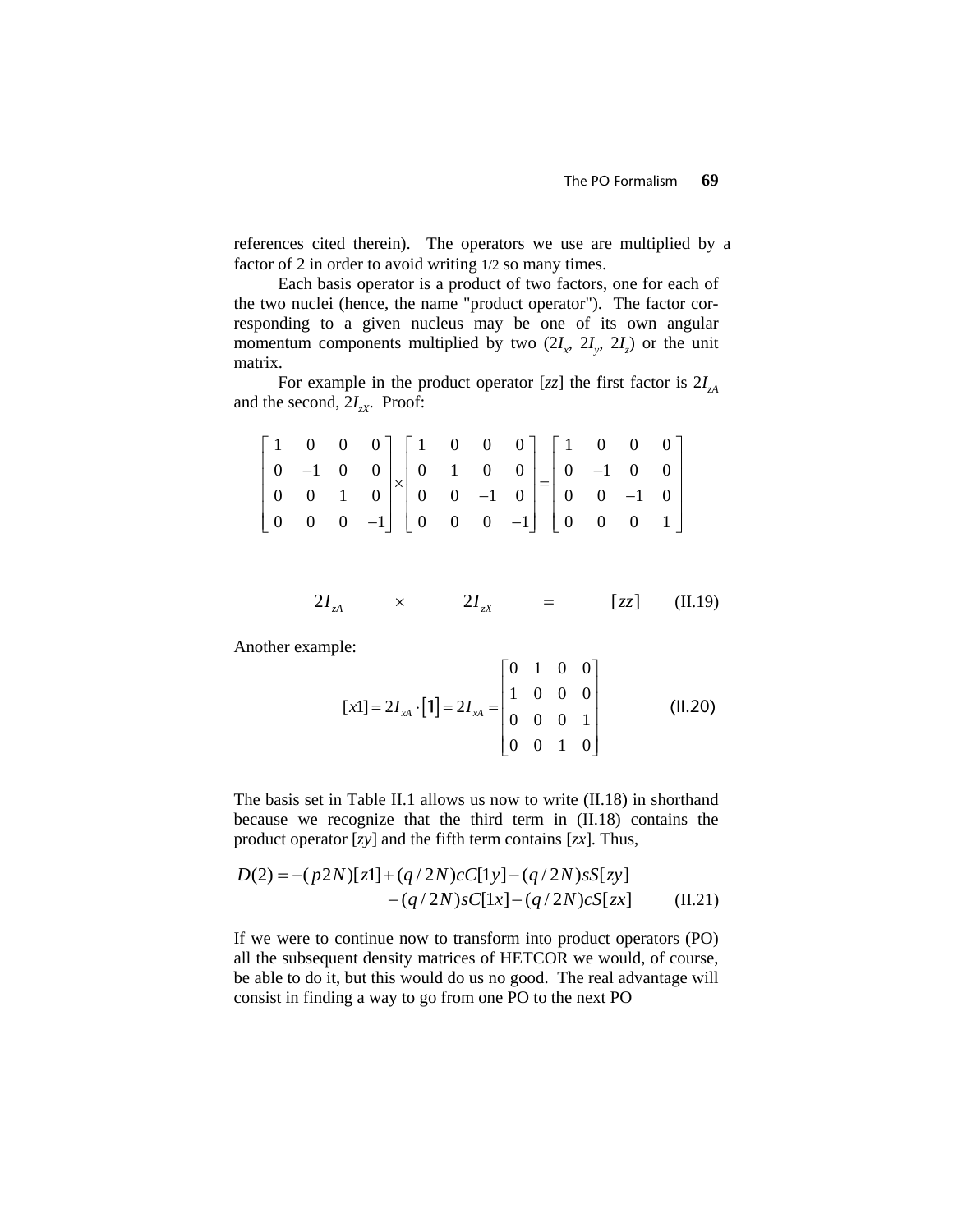without using matrices. There is a small price to pay for this advantage, namely learning a few rules which show how to obtain a new PO representation after pulses or evolutions. It will be seen later that the PO advantage is much more important when we have to handle systems of more than two spins.

## **6. PULSE EFFECTS (ROTATIONS) IN THE PRODUCT OPERATOR FORMALISM**

The great advantage of expressing the density matrix in terms of product operators is found in the dramatic simplification of calculations needed to describe pulse effects (rotations). Let us illustrate this by a few examples.

(1) 90 $xX$  pulse applied to *D*(0):

$$
-(p/2N)[z] - (q/2N)[1z] \xrightarrow{90x} -(p/2N)[z] + (q/2N)[1y]
$$
  

$$
D(0)
$$
 
$$
D(1)
$$

This PO operation can be readily visualized in vector representation. Indeed, looking at Figure II.2a we see that, while the angular momentum of X moves from  $-z$  to  $+y$  (90<sup>o</sup> rotation), the vector of A remains unaffected.

Let the vector representation guide us now to write another PO operation (see Figure II.2b).

(2) 90*xA* pulse applied to  $D(0)$ :

$$
-(p/2N)[z] - (q/2N)[1z] \xrightarrow{90x4} + (p/2N)[y] - (q/2N)[1z]
$$
  

$$
D(0)
$$
 
$$
D(1)
$$

By following the same procedure in examples 3 to 5 we find out that the product operators after any rotation can be written by changing the labels *x,y,z*, of the affected nucleus according to the rotation which took place in the vector representation. Of course, the unit matrix (label "1") always stays the same.